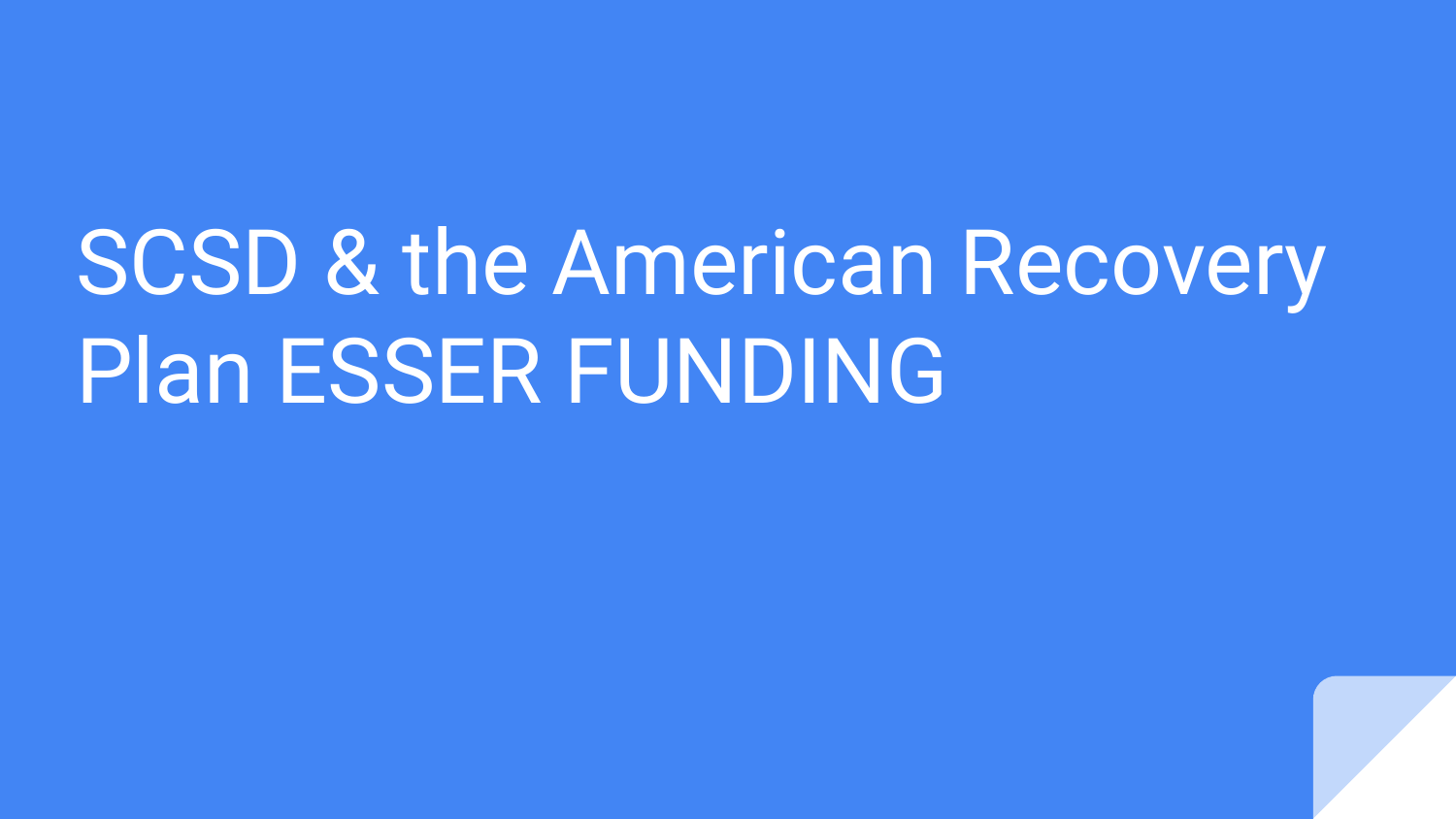# ARP ESSER FUNDING

SCSD will receive \$1,949,830 in Federal ARP ESSER Funding

SCSD may use the funding to:

- 1. Address the impact of lost instructional time (20% of the funding must be used for this purpose).
- 2. Sustain services to address students' academic needs; students' and staff social, emotional, and mental health needs; and student nutrition needs.
- 3. To support the goals of increasing the opportunity to learn and equity in instructional delivery.
- 4. To support prevention and mitigation policies and practices to maintain the health and safety of students, educators and other staff.
- 5. To repair and improve school facilities to reduce the risk of virus transmission, address environmental health hazards, and/or improve ventilation.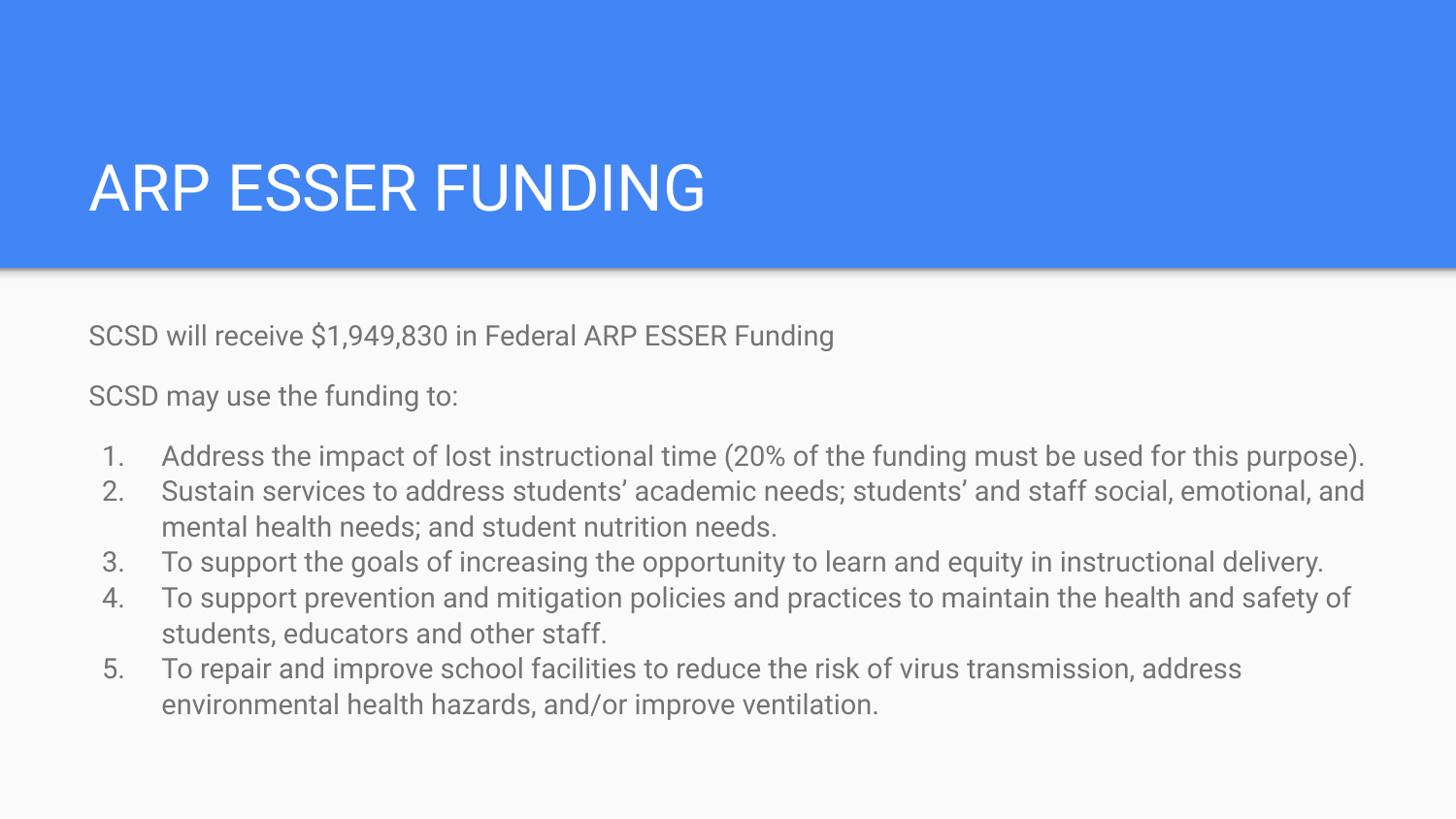# Lost Instructional Time

To address the impact of lost instructional time during the pandemic, SCSD will:

- 1) hire four one-year-only teachers (two for each school building) to conduct small group tutoring and remedial instruction with students who are identified as needing such support.
- 2) provide an after-school tutoring and remedial instruction programs during the 2021/22 and 2022/23 school years for students needing extra support and remedial instruction.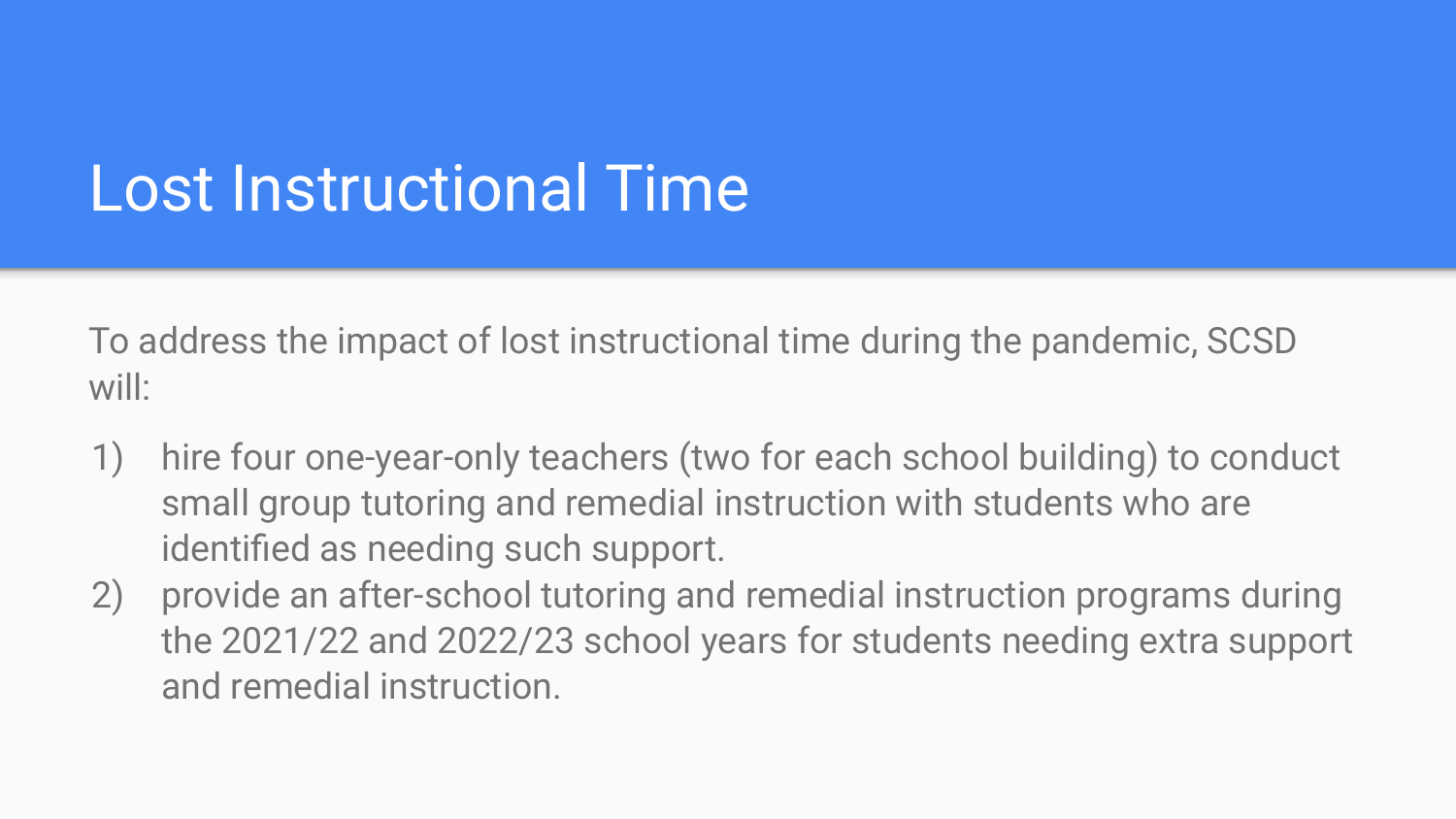#### Sustain Services

To sustain services to address students' academic needs; students' and staff social, emotional, and mental health needs; and student nutrition needs, SCSD will:

- 1) Hire an additional math teacher in the high school for the 2021/22 school year to provide additional math instruction to identified students.
- 2) Use the newly created position of school psychologist to support the crafting of academic recovery and remediation strategies and mental health supports.
- 3) Continue to employ two district employees to work with The Nutrition Group in providing students with access to school-based meals.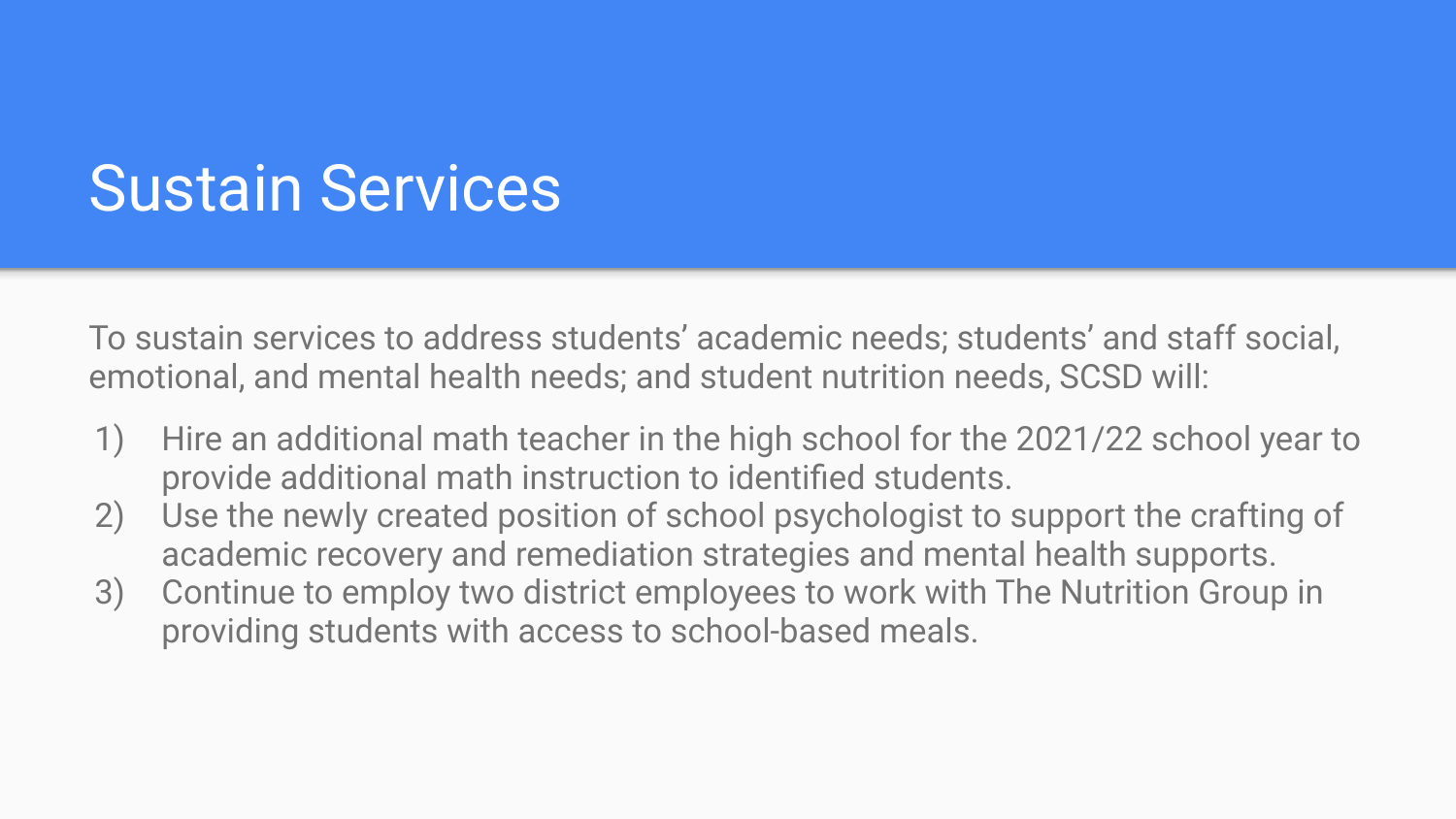#### Increasing Learning Opportunities and Equity

To support the goals of increasing the opportunity to learn and equity in instructional delivery, SCSD will:

- 1) Provide for an after-school remediation-based instructional programs.
- 2) Purchase replacement technology devices to ensure continuity and equity of instructional delivery when in-person instruction cannot occur due to pandemic-related situations.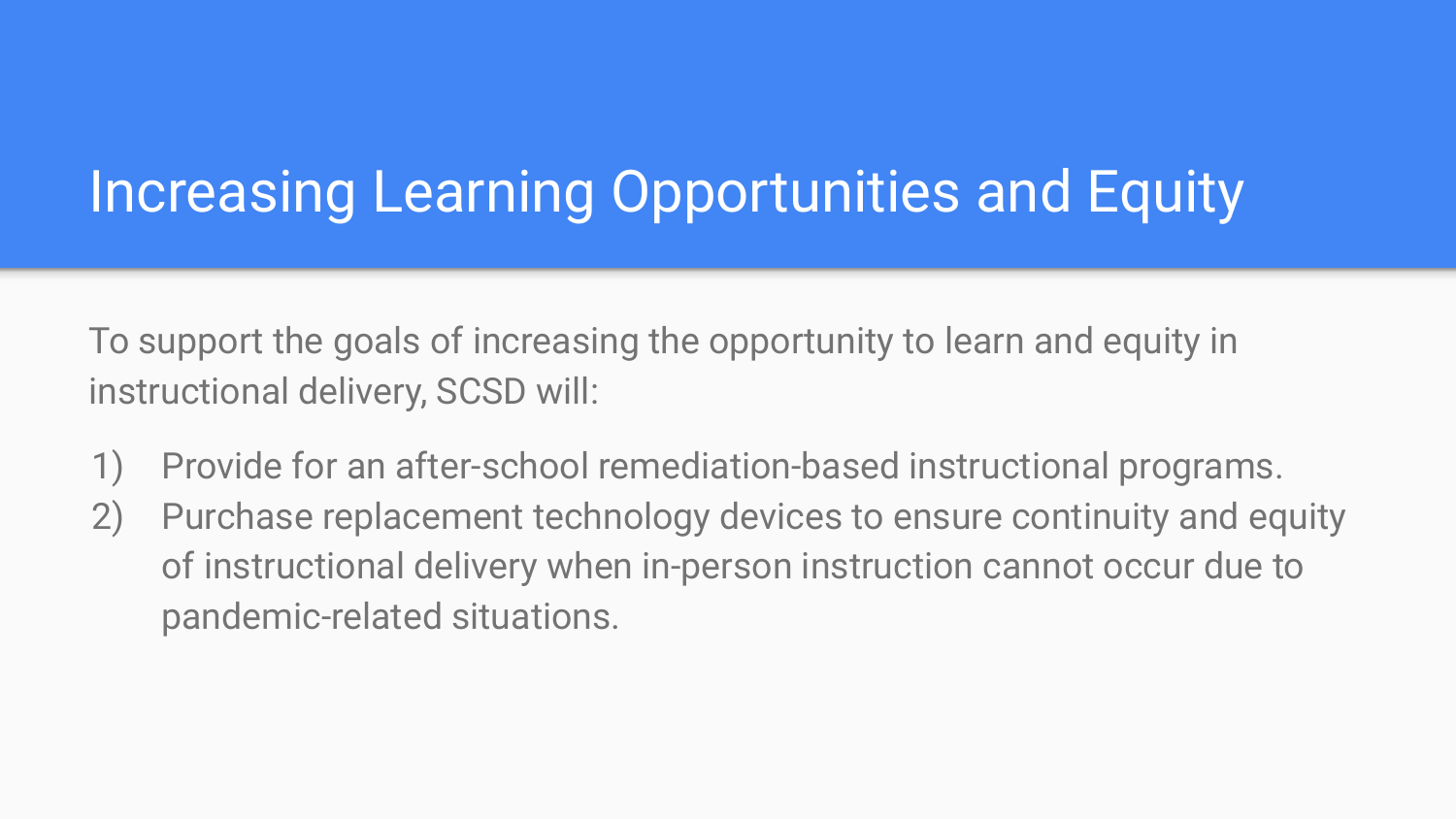# Prevention and Mitigation

To support prevention and mitigation policies and practices to maintain the health and safety of students, educators and other staff, SCSD will:

1) Continue to employ two additional maintenance workers during the 2021/22 school year to focus on additional cleaning and disinfecting.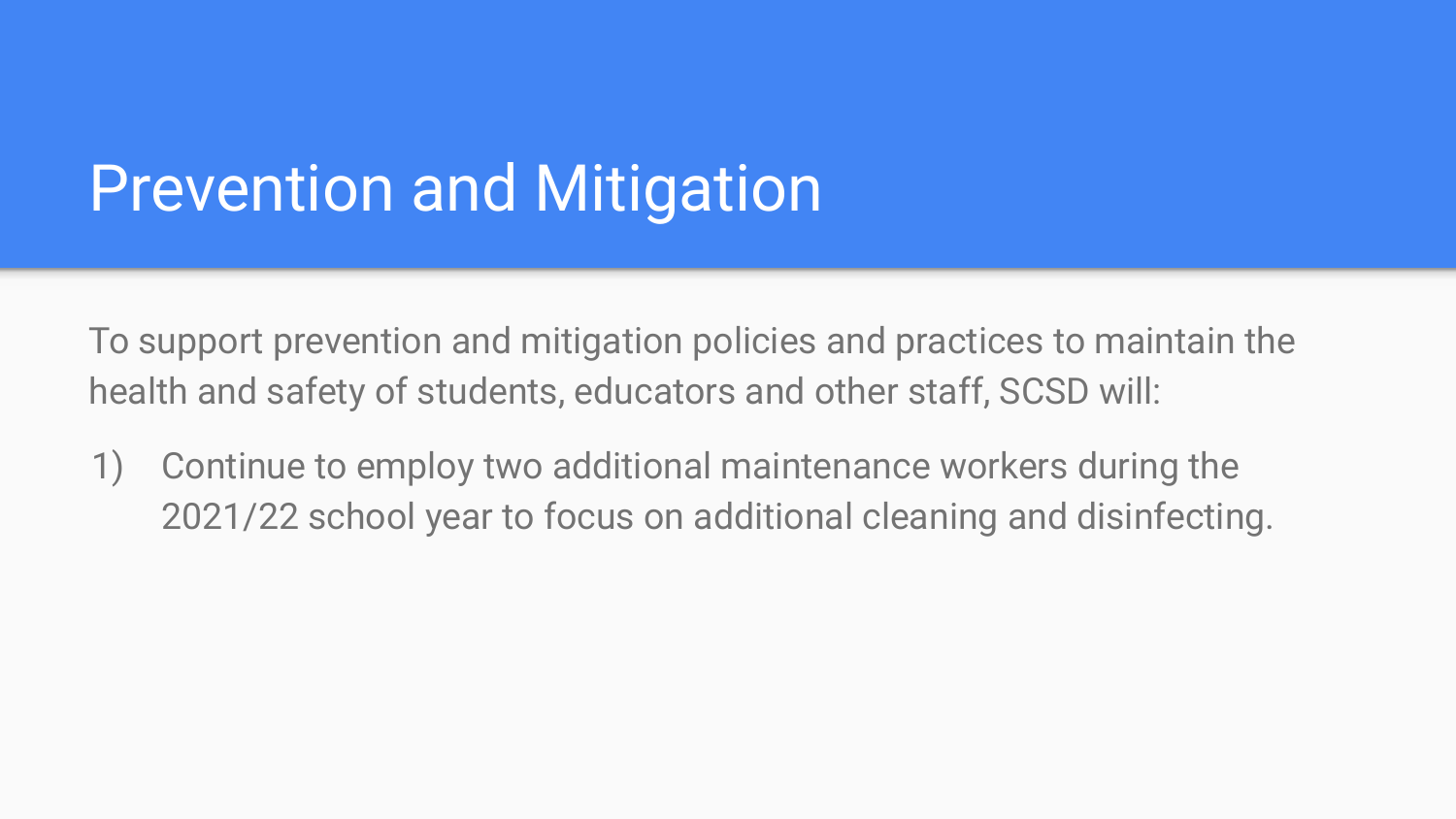### School Facilities

To repair and improve school facilities to reduce the risk of virus transmission, address environmental health hazards, and/or improve ventilation, SCSD will:

- 1) Convert district bathrooms to touchless bathrooms and replace doors that result in the inefficient operation of the district's HVAC system.
- 2) Repair, repoint, replace and seal the brick and dryvit exterior of the high school as it has become porous. This will eliminate the risk for air quality issues in the high school.